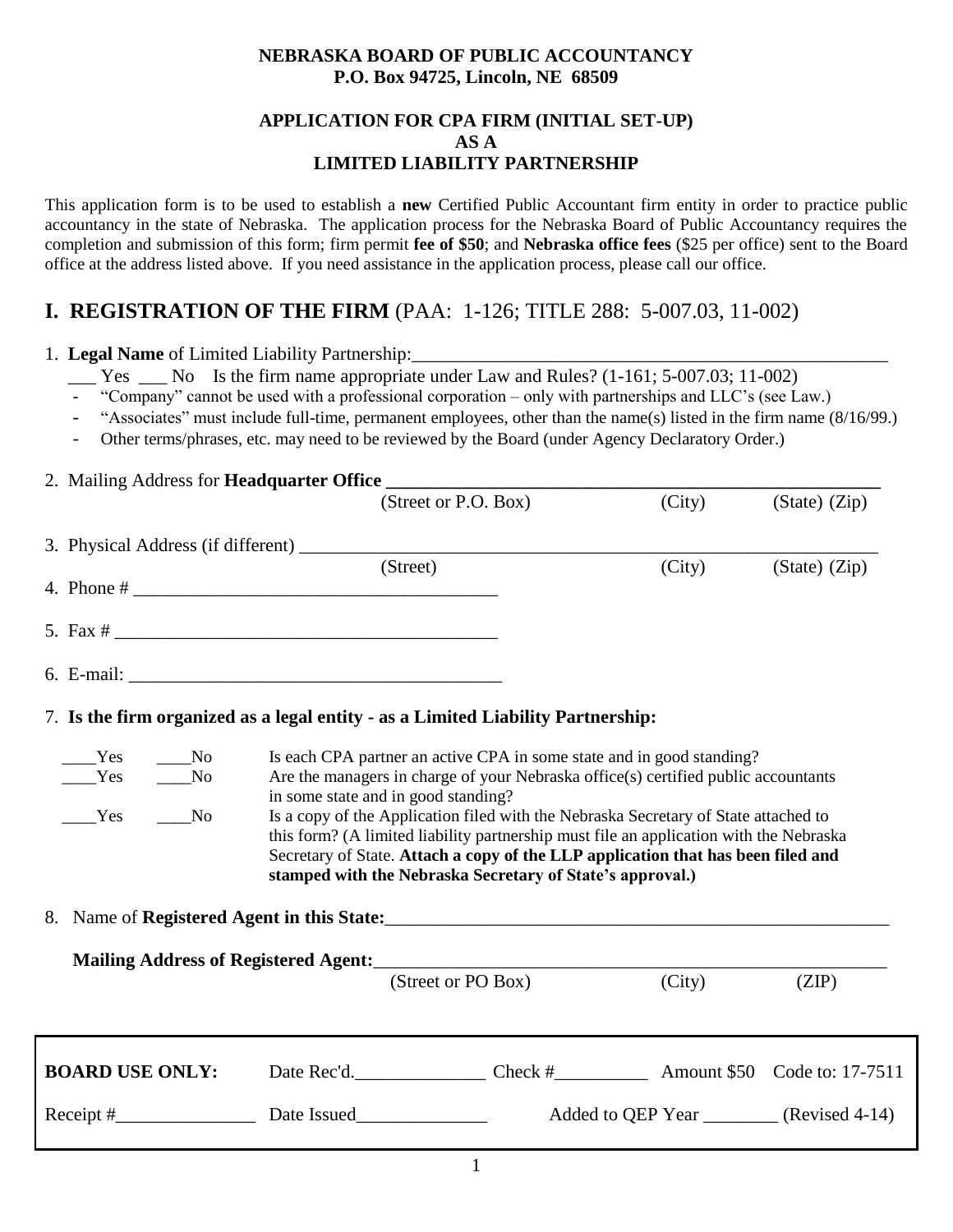## **OWNERSHIP OF FIRM:** (PAA: 1-162.01)

1. What is the total number of **LICENSED OWNERS** of the firm **BOTH** IN and OUTSIDE Nebraska?\_\_\_\_\_\_\_\_\_

What is the total number of **NON-LICENSED OWNERS**<sup>\*\*</sup> of the firm **BOTH** IN and OUTSIDE Nebraska?\_\_\_\_\_\_ (As of the last day of the month preceding this filing.)(You must provide a **number**.) **\*\*If the firm has any owners who are NOT certified public accountants or public accountants, you must answer the following questions a-i pursuant to Section 1-162.01 of the Public Accountancy Act.** Please refer to the Act for the definition of a "non-licensed owner."

**If the firm's owners are 100% licensed CPAs or PAs, then skip to Firm Owner listing on page 3.**

**Firms with non-licensed owners:** (As of the last day of the month preceding this filing)

- a. Of the **total number of owners** of the firm, what **percentage** constitute **non-licensed** owners? \_\_\_\_\_\_\_\_\_\_\_\_\_% (Must be a precise percentage; do not use  $\langle$  or  $\rangle$  or approximate.)
- b. Does every non-licensed owner **actively participate** in the business?



**"Actively participate"** is defined as the providing of personal services in the business entity licensed in Nebraska to practice public accounting, in the nature of management, performance of services for clients, or similar activities. Non-natural persons and individuals whose primary source of income from the business entity is provided as a result of passive investment will not be considered as actively participating in the business entity.

c. Of the firm's **equity capital**, **what percentage** is held or has been received by the total number of non-licensed owners?  $\frac{9}{6}$ 

Of the firm's **voting rights**, **what percentage** is held or has been received by the total number of non-licensed owners?  $\frac{9}{6}$ 

Of the firm's **profits or losses**, **what percentage** is held or has been received by the total number of nonlicensed owners?  $\frac{9}{6}$ 

d. Does any non-licensed owner hold himself/herself out as a CPA, PA, owner, partner, shareholder, limited liability company member, director, officer, or other official in any manner with the exception of the term "principal" as defined by the Public Accountancy Act?

 $\Box$  No  $\Box$  Yes; List name and title

- e. Does any non-licensed owner have ultimate responsibility for the performance of any audit, review, or compilation of financial statements or other forms of attestation related to financial information?
	- $\Box$  No  $\Box$  Yes; List name
- f. Has any non-licensed owner been convicted of any felony under the laws of any state, of the United States, or of any other jurisdiction?
	- $\Box$  No  $\Box$  Yes; Attach information with specific details.
- g. Has any non-licensed owner been convicted of any crime, an element of which is dishonesty or fraud, under the laws of any state, of the United States, or of any other jurisdiction?

 $\Box$  No  $\Box$  Yes; Attach information with specific details.

h. Has any non-licensed owner had his/her professional or vocational license(s), if any, suspended or revoked by a licensing agency of any state of the United States or of any other jurisdiction or otherwise been the subject of other final disciplinary action by any such agency?

 $\Box$  No  $\Box$  Yes; Attach information with specific details.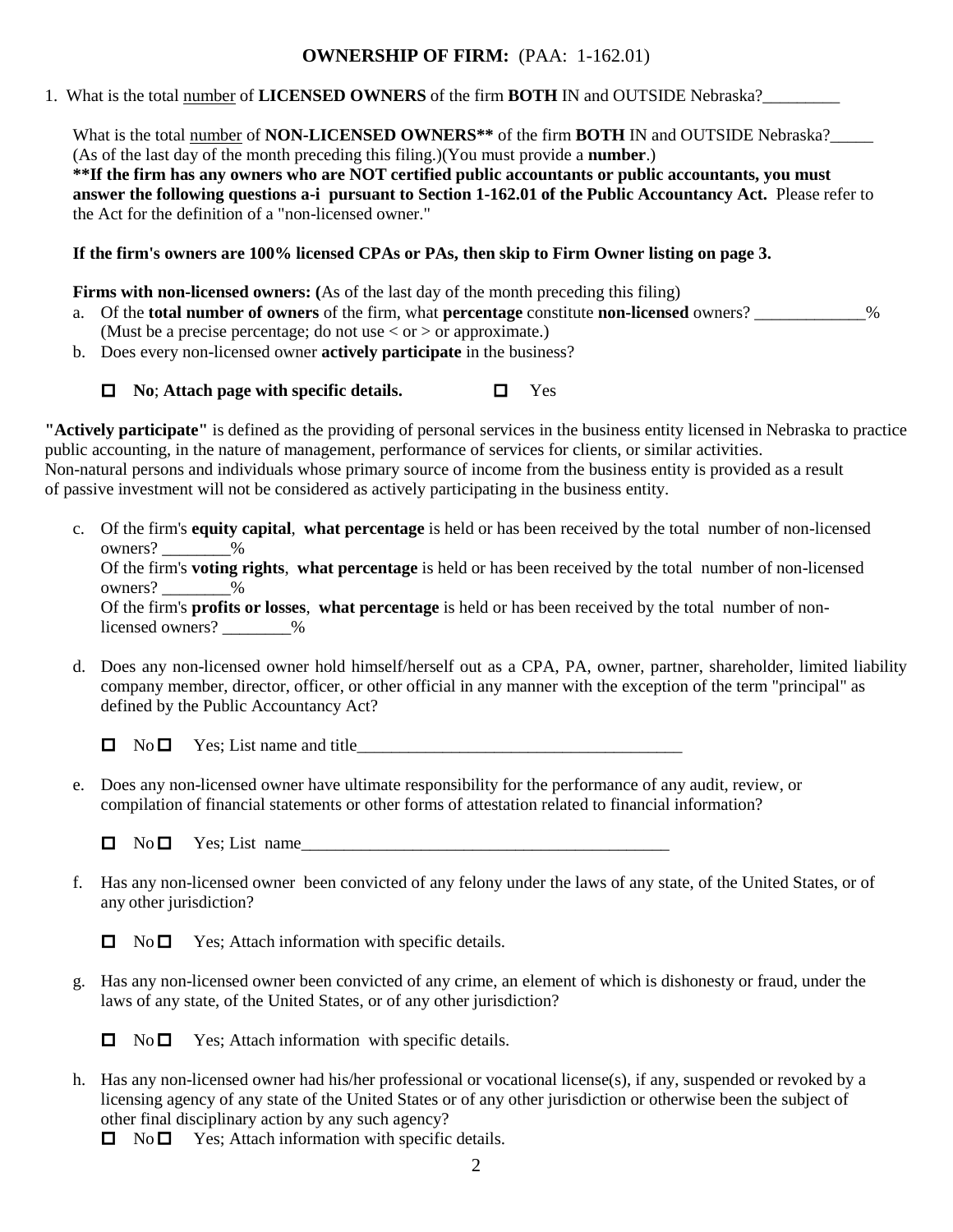i. Is any non-licensed owner in violation of any rule or regulation regarding the character or conduct promulgated by the board relating to owners who are not certified public accountants or public accountants?

| $\Box$ | $\rm No$ $\Box$ | Yes; Attach information with specific details. |  |
|--------|-----------------|------------------------------------------------|--|
|--------|-----------------|------------------------------------------------|--|

## **------------------------------------------------------------------------------------------------------------------------------------------------**

| List all Owners as of the last day of the month preceding this filing. Attach additional sheets if necessary. |                            |                 |           |  |
|---------------------------------------------------------------------------------------------------------------|----------------------------|-----------------|-----------|--|
| <b>CPA OWNERS</b>                                                                                             | <b>RESIDENCE ADDRESS</b>   | <b>OFFICE</b>   | <b>NE</b> |  |
| <b>FULL LEGAL NAME</b>                                                                                        | (Street, City, State, ZIP) | <b>LOCATION</b> | CERT.#    |  |
|                                                                                                               |                            |                 |           |  |
|                                                                                                               |                            |                 |           |  |
|                                                                                                               |                            |                 |           |  |
|                                                                                                               |                            |                 |           |  |
|                                                                                                               |                            |                 |           |  |
|                                                                                                               |                            |                 |           |  |
|                                                                                                               |                            |                 |           |  |
|                                                                                                               |                            |                 |           |  |
|                                                                                                               |                            |                 |           |  |
|                                                                                                               |                            |                 |           |  |
|                                                                                                               |                            |                 |           |  |
|                                                                                                               |                            |                 |           |  |

| <b>NON-LICENSED OWNERS</b><br><b>FULL LEGAL NAME</b> | <b>RESIDENCE ADDRESS</b><br>(Street, City, State, ZIP) | <b>OFFICE LOCATION</b> |
|------------------------------------------------------|--------------------------------------------------------|------------------------|
|                                                      |                                                        |                        |
|                                                      |                                                        |                        |
|                                                      |                                                        |                        |
|                                                      |                                                        |                        |
|                                                      |                                                        |                        |

## **II. REGISTRATION OF FIRM'S OFFICE(S) & WORK SPACE(S)** (1-135; 288-10)

According to Section 1-135 of the Public Accountancy Act of 1957, Revised, **each office established or maintained for the practice of public accounting in this state** by a permissible business entity, SHALL BE REGISTERD ANNUALLY WITH THE BOARD. After the initial registration of the firm's office(s), the registration will be renewed by June 30 of each year.

#### **A \$25 fee is charged for each Nebraska office.**

Each office shall be under the supervision of a manager who holds a Nebraska active permit ("office manager"\*.) Such manager may serve in such capacity at one office only. Such manager shall be directly responsible for the supervision and management of the office and may be subject to disciplinary action for the actions of the person or firm or any persons employed by that office of the person or firm which relate to the practice of public accountancy.

Notification shall be given to the Board within thirty days of any change in manager of any office, and after the admission or withdrawal of a partner from any partnership or a member from any limited liability company so registered. Notification shall also be given to the Board when any firm changes its name, opens a new office or closes an office.

#### **FIRMS WITHOUT A NEBRASKA OFFICE:**

**If your firm does NOT have a Nebraska office, please record the office location(s) where business for Nebraska clients is conducted, reports for Nebraska clients are issued, etc.**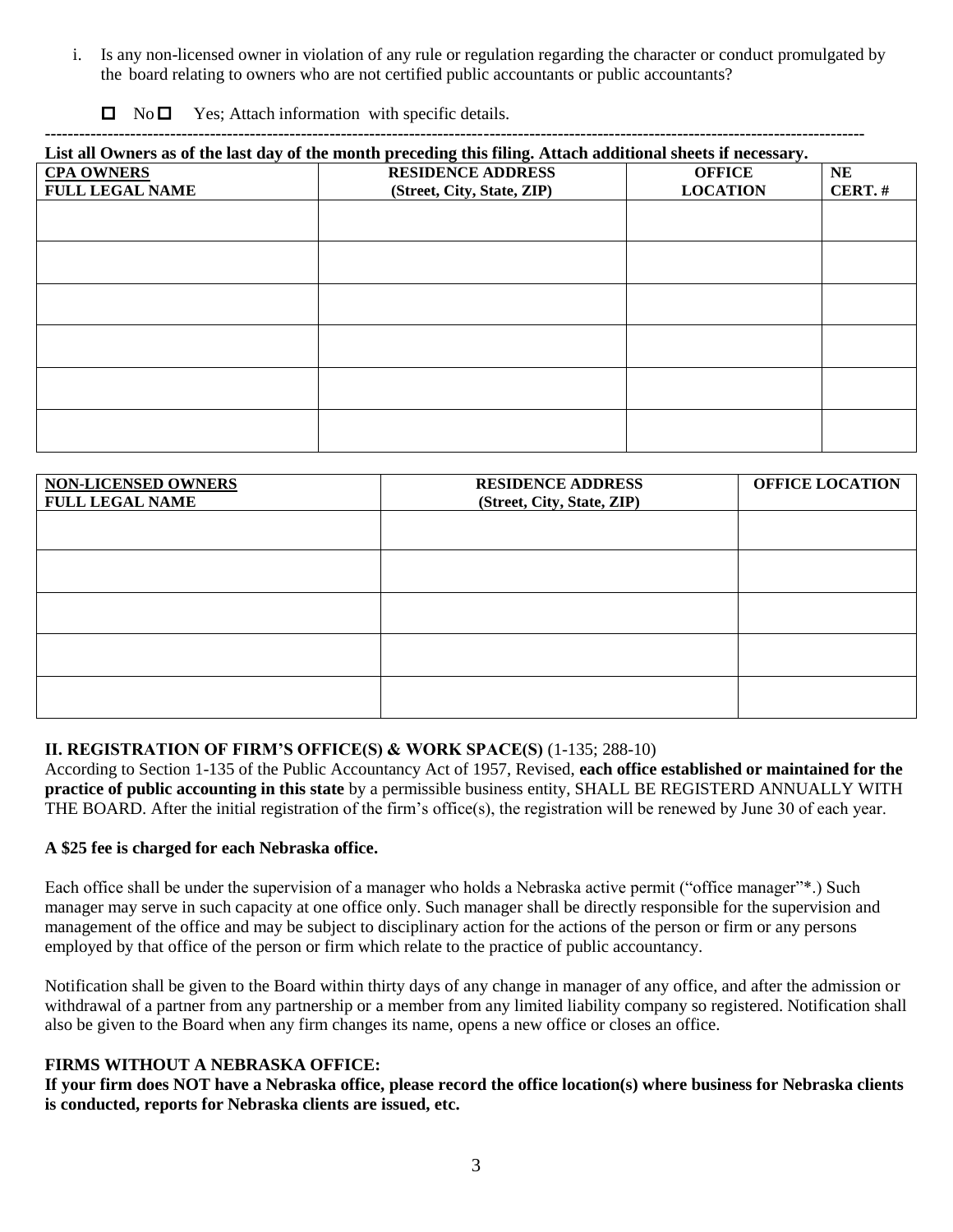## **OFFICE LOCATIONS:**

Please list each **office** location of the firm below. Photocopy this page for more than four office locations and attach it to this application. Do **not** use Post Office addresses for the physical address. Include City, State, & ZIP for both addresses.

| - -<br><b>Mailing Address</b> | .<br><b>Physical Address</b> | <b>Phone Number</b> | <b>Office Manager*</b> (CPA with Permit) |
|-------------------------------|------------------------------|---------------------|------------------------------------------|
| 1 <sup>st</sup>               |                              |                     |                                          |
| (\$25)                        |                              |                     |                                          |
| 2 <sup>nd</sup>               |                              |                     |                                          |
| (\$25)                        |                              |                     |                                          |
| 3 <sup>rd</sup>               |                              |                     |                                          |
| (\$25)                        |                              |                     |                                          |
| 4 <sup>th</sup>               |                              |                     |                                          |
| $(\$25)$                      |                              |                     |                                          |

#### **WORKSPACE:**

Title 288, Chapter 10 defines "work space" as a temporary location maintained by a CPA or PA firm. Workspace shall be registered with the Board within ten days prior to first opening such workspace, and the Board shall also be notified when such workspace is closed for a period of more than thirty days. Workspaces may not be advertised on permanent window or door signs, display signs, building directories, letterhead, business cards or in telephone directories, newspapers, or other types of advertising. Professional staff of a firm may practice public accountancy in such workspace only on a part time basis. There is **no fee** for registering workspace locations.

## **This firm the following workspace location(s):**

| Street Address (include City, State, & ZIP) | <b>Phone Number</b> | <b>List Professional Staff There</b> |
|---------------------------------------------|---------------------|--------------------------------------|
| 1st                                         |                     |                                      |
|                                             |                     |                                      |
| 2 <sup>nd</sup>                             |                     |                                      |
|                                             |                     |                                      |

## **III. FIRM PERMIT TO PRACTICE** [1-136(1)(c) and (e)] **(\$50 Fee)**

**THIS PERMIT WILL EXPIRE JUNE 30th.** Application must be completed and signed by the **CPA in charge** in Nebraska or the **Nebraska licensee**, include the \$50 fee for a permit, \$25 per office, and have an original signature. Incomplete applications will be returned unprocessed and deemed not to have been received.

## **DISCLOSURE STATEMENTS**

- 1. Within the last twelve months has your firm had any professional or vocational license revoked or suspended, has your firm signed any stipulation or consent order or agreement with a state or federal agency, or been subject to any investigative or other disciplinary action regarding such a license in this state or any other state or by the Federal government?
	- $\Box$  No.
	- $\Box$  Yes; Attached are details regarding type of license, name and location of licensing agency, violation charged, action taken (including stipulation and consent orders), effective date of sanction, and any other pertinent information.
- 2. Within the last twelve months has your firm been named in a lawsuit as a defendant with respect to lawsuits involving Nebraska licensees or your Nebraska practice, regardless of where the lawsuit was filed?

 $\Box$  No.

□ Yes; Attached are details regarding date of filing of lawsuit, name and location of the court, summary of allegations, disposition of the lawsuit or status if still pending, and any other pertinent information.